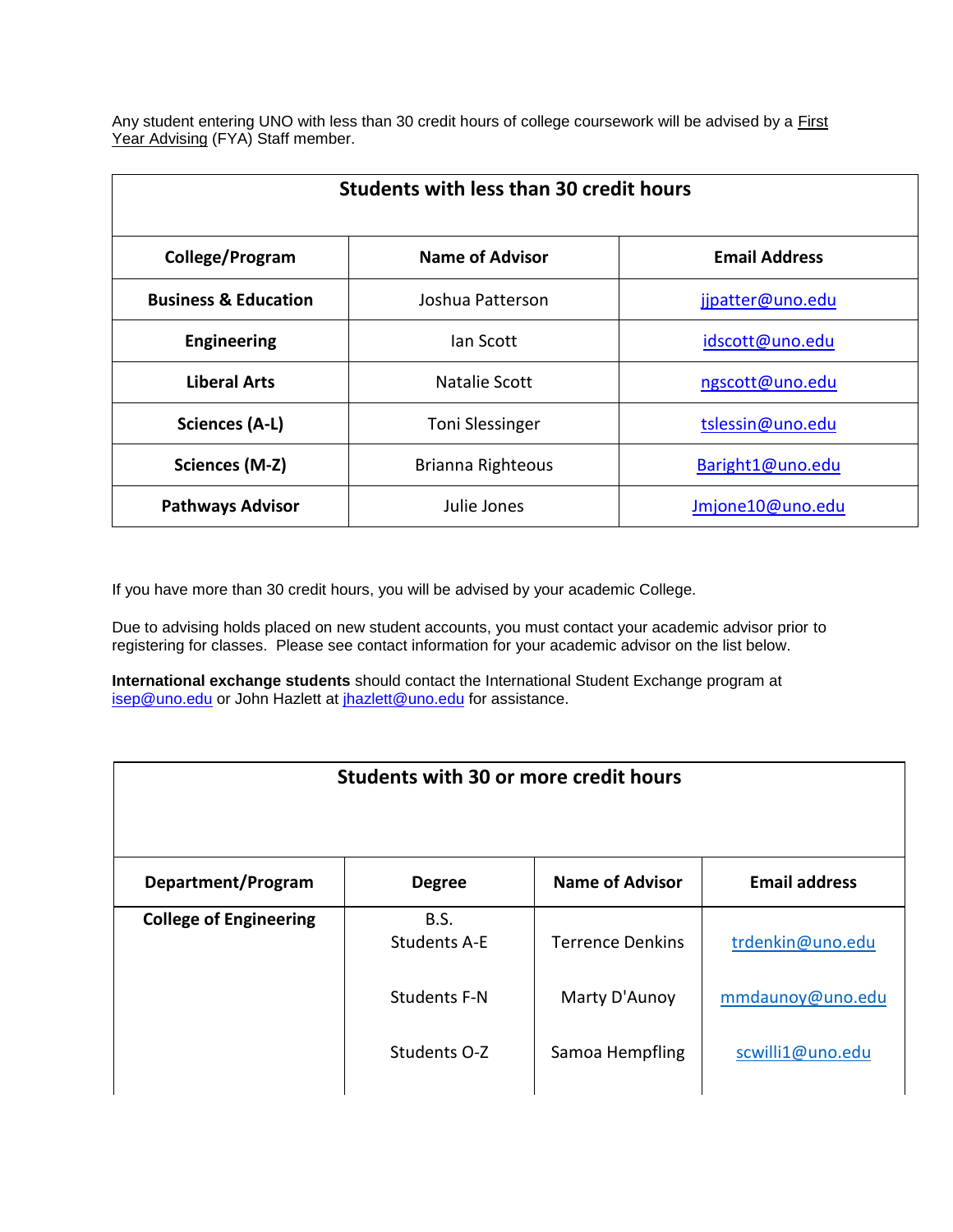| Dept. of Electrical                                  | MS & PhD                | Dr. Rasheed Azzam        | razzam@uno.edu      |
|------------------------------------------------------|-------------------------|--------------------------|---------------------|
| <b>Engineering</b>                                   |                         |                          |                     |
| Dept. of Civil &<br><b>Environmental Engineering</b> | MS & PhD                | Dr. Malay Ghose<br>Hajra | mghoseha@uno.edu    |
|                                                      |                         |                          |                     |
| <b>Dept. of Mechanical</b>                           | MS & PhD                | Dr. Martin Guillot       | mjguillo@uno.edu    |
| <b>Engineering</b>                                   |                         |                          |                     |
| <b>Naval Architecture and</b>                        | MS & PhD                | Dr. Brandon              | bmtarave@uno.edu    |
| <b>Marine Engineering</b>                            |                         | Taravella                |                     |
| <b>College of Sciences</b>                           | <b>B.S.</b>             |                          |                     |
|                                                      | Last Names A-Coo        | Pamela Franco            | prfranco@uno.edu    |
|                                                      |                         |                          |                     |
|                                                      | Last Names Cop-Hib      | Hannah Knight            | hlknight@uno.edu    |
|                                                      |                         |                          |                     |
|                                                      | Last Names Hic-Moh      | <b>Catherine Theriot</b> | ctduncan@uno.edu    |
|                                                      |                         |                          |                     |
|                                                      | Last Names Moi-Rus      | Kate Kelley              | kbkelle1@uno.edu    |
|                                                      | Last Names Rut-Z        | <b>Tracey Benoit</b>     | tlbenoit@uno.edu    |
|                                                      | <b>Computer Science</b> | Sam Hoyt                 | sjhoyt@uno.edu      |
| <b>Biological Sciences</b>                           | MS & PhD                | Dr. Bernard Rees         | brees@uno.edu       |
| Chemistry                                            | MS & PhD                | Dr. Viktor Poltavets     | mtrudell@uno.edu    |
| <b>Computer Science</b>                              | <b>MS</b>               | Dr. Shengru Tu           | stu@uno.edu         |
| <b>Earth and Environmental</b>                       | <b>MS</b>               | Dr. Ioannis              | igeorgio@uno.edu    |
| <b>Sciences</b>                                      |                         | Georgiou                 |                     |
| <b>Mathematics</b>                                   | <b>MS</b>               | Dr. Linxiong Li          | lli@uno.edu         |
| <b>Physics</b>                                       | <b>MS</b>               | Dr. Ashok Puri           | gradphysics@uno.edu |
|                                                      |                         |                          |                     |
| <b>Psychology</b>                                    | PhD                     | Dr. Elliott Beaton       | ebeaton@uno.edu     |
|                                                      | <b>MS</b>               | Dr. Tracey Knaus         | tknaus@uno.edu      |
| <b>College of Business</b>                           | B.S.                    |                          |                     |
| Administration                                       | Healthcare              | Enjilee Dunn             | emdunn@uno.edu      |
|                                                      | Management,             |                          |                     |
|                                                      | Management &            |                          |                     |
|                                                      | Marketing               |                          |                     |
|                                                      | <b>Business</b>         | Joshua Burns             | jburns3@uno.edu     |
|                                                      | Administration          |                          |                     |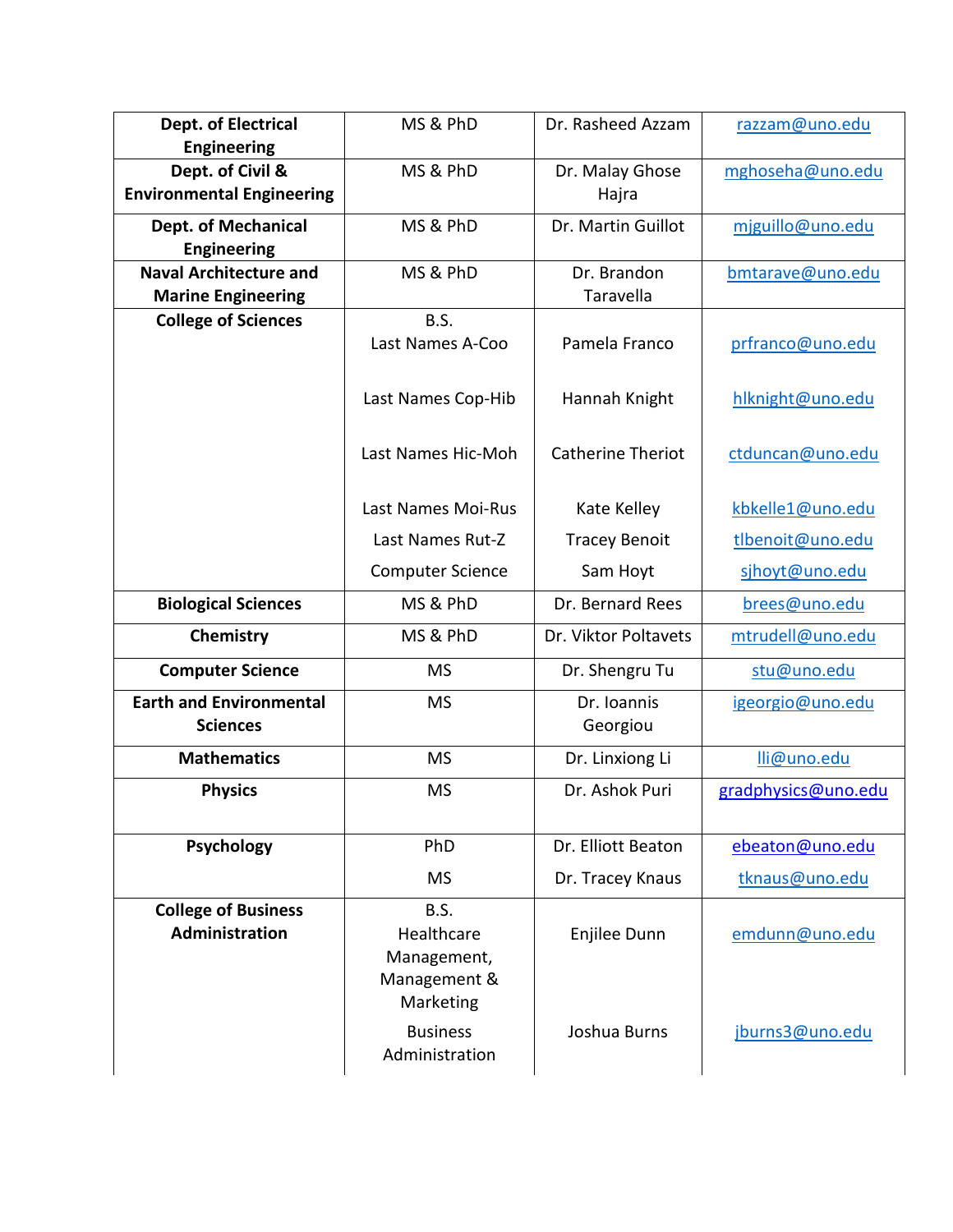|                                                                                        | Finance, HRT,<br>Special/Guest<br><b>Students</b>                                   | Rebecca Chaiban       | rlchaiba@uno.edu    |
|----------------------------------------------------------------------------------------|-------------------------------------------------------------------------------------|-----------------------|---------------------|
|                                                                                        | Accounting                                                                          | Marketa Janousova     | mjanous1@uno.edu    |
| <b>College of Business</b>                                                             | <b>MBA</b>                                                                          | Aundrea Kloor         |                     |
| Administration                                                                         |                                                                                     | Lisa Smith            | mba@uno.edu         |
|                                                                                        | Healthcare<br>Management                                                            | Dr. Walter Lane       | wlane@uno.edu       |
|                                                                                        | MS in HRT Admin                                                                     | Dr. Yvette Green      | gradhtm@uno.edu     |
| <b>Dept. of Accounting</b>                                                             | Pre-CPA                                                                             | Betty J. Ballanco     | bj.ballanco@uno.edu |
|                                                                                        | MS in Accounting<br>MS in Accounting with                                           |                       |                     |
|                                                                                        | <b>Taxation Option</b>                                                              |                       |                     |
| Dept. of Economics &<br><b>Finance</b>                                                 | PhD in Financial<br>Economics                                                       | Dr. Neal Maroney      | nmaroney@uno.edu    |
| <b>Interdisciplinary Studies</b>                                                       | <b>BA</b>                                                                           |                       |                     |
|                                                                                        | Last Names A-L                                                                      | Jennifer Grant        | jcgrant@uno.edu     |
|                                                                                        | Last Names M-Z                                                                      | Silvia R. Hayes       | srhayes@uno.edu     |
| <b>College of Liberal Arts,</b><br><b>Education, &amp; Human</b><br><b>Development</b> | <b>BA</b><br>Education (I-Z)<br>Exercise Physiology &<br>Health Promotion (N-<br>Z) | <b>Matthew Graham</b> | mtgraham@uno.edu    |
|                                                                                        | Education (A-H)<br>Exercise Physiology &<br>Health Promotion (A-<br>M)              | Cindy Kenney          | ckenney@uno.edu     |
|                                                                                        | <b>Political Science</b><br>Sociology<br><b>Fine Arts</b>                           | Doug Crowell          | dwcrowell@uno.edu   |